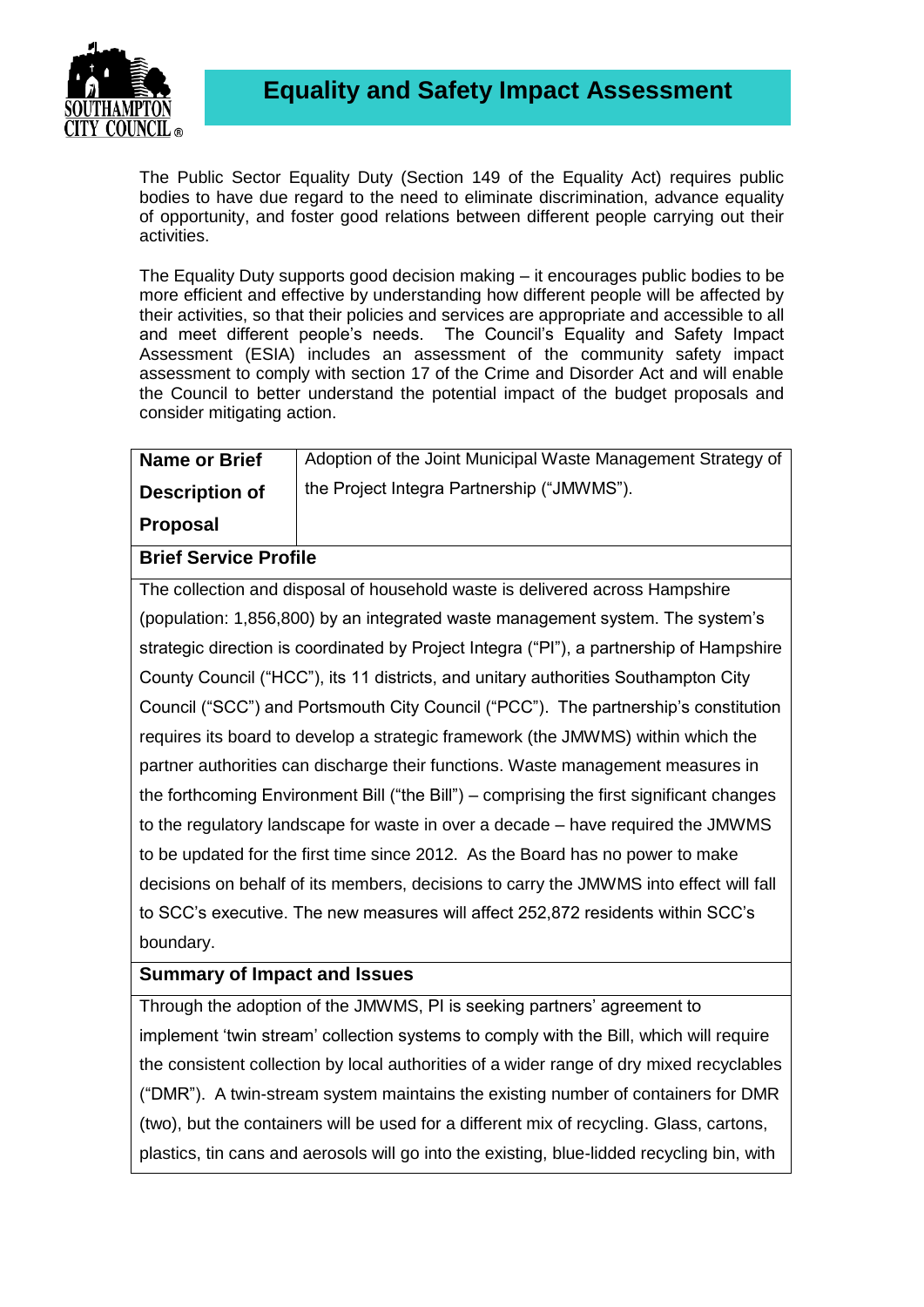paper and cardboard (fibres) in a separate bin.

## **Potential Positive Impacts**

The waste management measures in the Bill will increase the rate of recycling and maximise material quality. Twin streaming has been modelled as suitable for all PI partners and provides the most cost-effective and environmentally beneficial way to meet the requirements of the Bill. Compared to the current DMR collection system (comingled), twin streaming results in a reduction in carbon emissions equal to kerbside sort (where each material is presented by households in separate containers at the kerbside), with lower total costs than kerbside sort. Twin stream collections present a lower risk of injuries to SCC operatives than kerbside sort.

| Responsible     | David Tyrie                            |
|-----------------|----------------------------------------|
| Service Manager | <b>Head of City Services</b>           |
| Date            | October 2021                           |
| Approved by     | James Strachan                         |
| Senior Manager  | Service Director, Business Development |
| Date            | October 2021                           |

## **Potential Negative Impacts**

| <b>Impact</b><br><b>Assessment</b>                        | <b>Details of Impact</b>                                                                                 | <b>Possible Solutions</b>                                       |
|-----------------------------------------------------------|----------------------------------------------------------------------------------------------------------|-----------------------------------------------------------------|
| Age                                                       | No impact.                                                                                               |                                                                 |
| <b>Disability</b>                                         | People with disabilities may<br>require assistance presenting<br>their DMR containers for<br>collection. | SCC will continue to operate an<br>assisted collection service. |
| <b>Gender</b>                                             | No impact.                                                                                               |                                                                 |
| <b>Reassignment</b>                                       |                                                                                                          |                                                                 |
| <b>Marriage and</b><br><b>Civil</b><br><b>Partnership</b> | No impact.                                                                                               |                                                                 |
| Pregnancy<br>and Maternity                                | No impact.                                                                                               |                                                                 |
| Race                                                      | No impact.                                                                                               |                                                                 |
| <b>Religion or</b><br><b>Belief</b>                       | No impact.                                                                                               |                                                                 |
| <b>Sex</b>                                                | No impact.                                                                                               |                                                                 |
| <b>Sexual</b><br><b>Orientation</b>                       | No impact.                                                                                               |                                                                 |